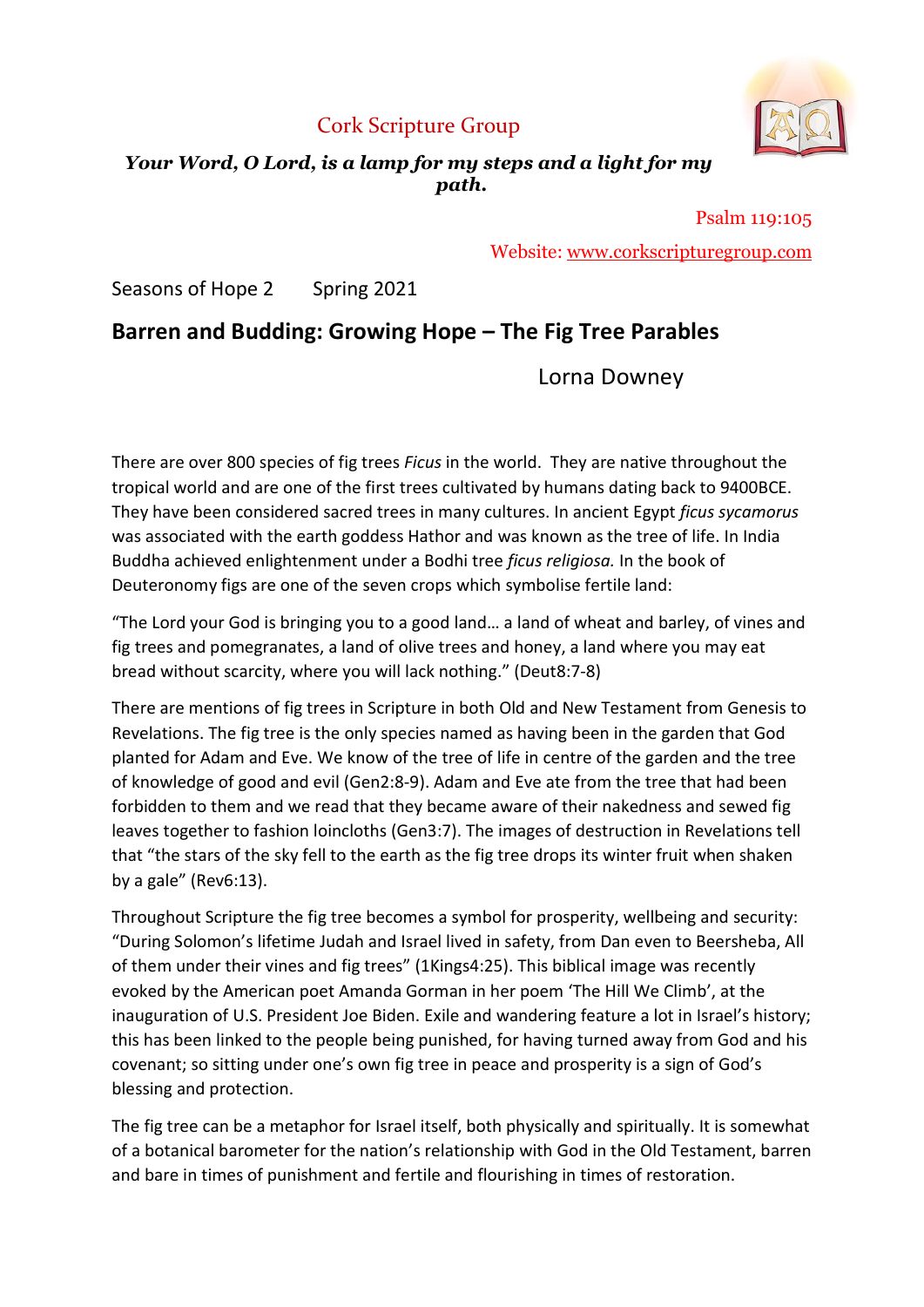"For a nation has invaded my land… It has laid waste my vines and splintered my fig trees; it has stripped off their bark and thrown it down; their branches have turned white" (Joel1:7- 8).

"Like grapes in the wilderness I found Israel, like the first fruit on the fig tree in its first season, I saw your ancestors" (Hosea9:10).

Jesus, as an observant Jew, would have grown up with these traditions and would have been familiar with the sentiment of Habakkuk:

"Though the fig tree does not blossom and no fruit is on the vines; though the produce of the olive fails and the fields yield no food; though the flock is cut off from the fold and there is no herd in the stalls, yet I will rejoice in the Lord; I will exult in the God of my salvation" (Hab3:17).

It takes three to five years approx. for a fig tree to bear fruit and it is vulnerable to drought and frost until it is mature. Figs take time and nurture to cultivate them. It takes knowledge and patience to bring the tree to maturity and so reap a rich harvest of fruit. In Israel fig trees produce more than one crop a year, the early crop around Passover in the springtime and again around September, producing the bigger crop with the juiciest fruit near the Jewish holidays of Rosh Hashanah (Feast of Trumpets), Yom Kippur (Day of Atonement) and Sukkot (Feast of Tabernacles). The fig tree is an integral part of the rhythm of the seasons both natural and religious in the Jewish tradition. We bear all of this in mind as we return to the parables.

### The Parable of the Barren Fig Tree (Lk13:1-9)

This story is unique to Luke's gospel. Traditionally it is explained as follows: you and I (or the people of Israel) are the fig tree that is not bearing fruit, God the Father is the owner of the vineyard looking for it to yield a good harvest of fruit, to live as he intended for it to, Jesus during his years of ministry is seen as the gardener with the responsibility of tending the fruit as the owner would want and getting the best yield from it. This is a good interpretation. God has planted us and given all the right conditions for growth and yet we do not bear fruit for him. Jesus is the gardener the one who is close to the soil and the tree, who understands that the tree may not fare well on its own, but with care and nurture can flourish and be pleasing to the owner. He takes responsibility for the tree, asking for more time to save it, but ultimately will do as the owner asks and will cut it down if it remains barren. The tree will be given another chance. Jesus does not explain this parable in the Gospel which is why I have included the lead up to it in verses 1-5. The key to understanding may be "... but unless you repent you will perish as they did."

Who perished and why? In verse 1 Jesus was told about some Galileans who were killed in the temple by order of Pilate, the Roman governor of Judea, their blood mingling with that of their sacrifices. Jesus asks what seems like a strange question to us "do you think that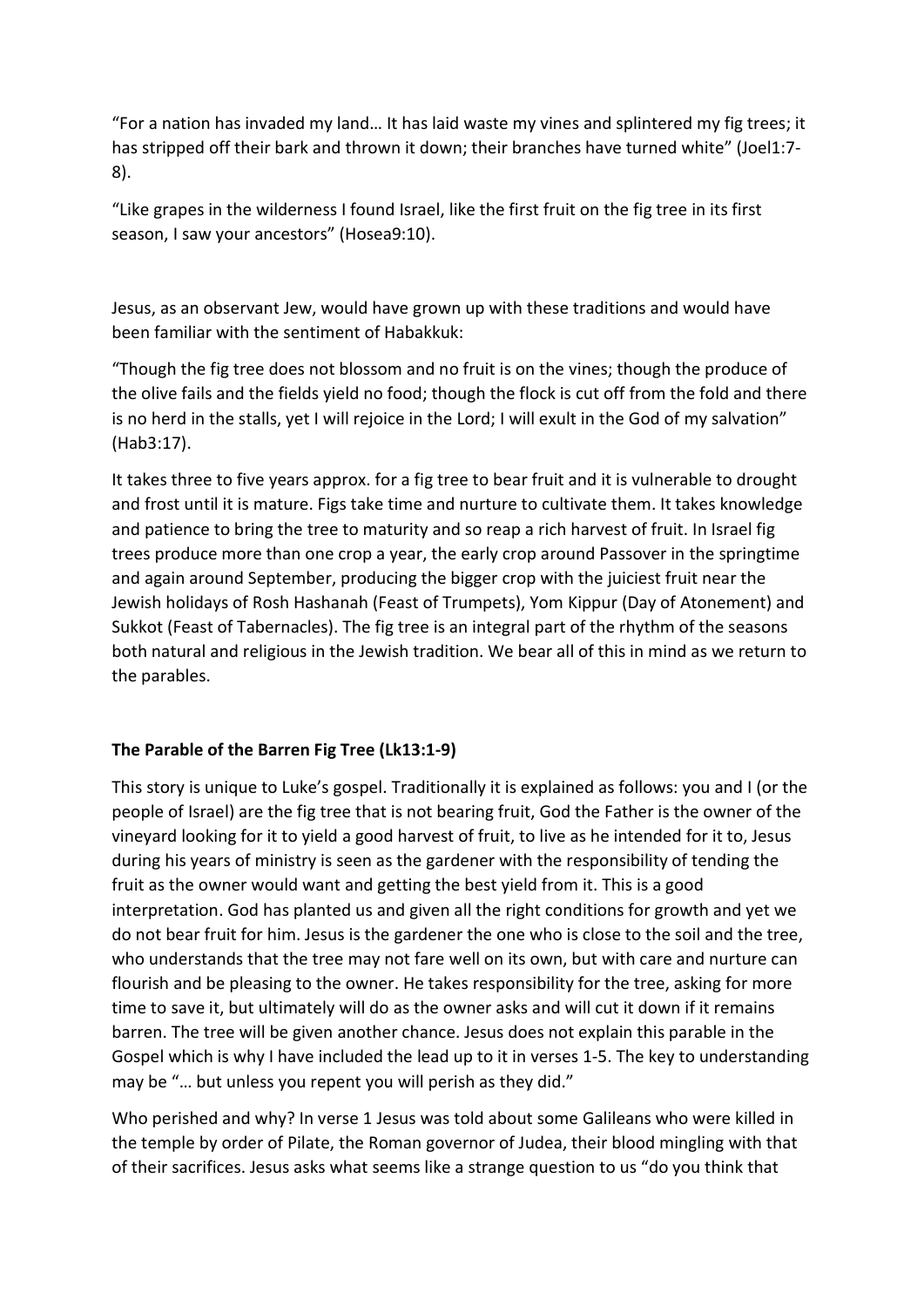these Galileans were worse sinners than all the other Galileans, because they suffered in this way?" It may seem to those who told Jesus this news that these people were killed because somehow their sacrifice was unacceptable to God. This is the Deuteronomic understanding that God blesses and rewards goodness and punishes evil. Jesus then mentions 18 who were killed when a building collapsed on them and asks, "do you think that they were worse offenders than all the others that lived in Jerusalem?" Jesus' answer to both questions is "No, I tell you" These unfortunate people were victims of brutish Roman rule which regularly inflicted violence on the population to keep them fearfully in line, even to the point of killing Jews in the temple. Those killed by the building collapse were simply in the wrong place at the wrong time. We could look on these events as bad things happening to good people. Their deaths serve no purpose and make no sense. So, what does Jesus want us to learn when he says, "but unless you repent, you will all likewise perish"? He wants the people to repent, to turn back to God to live in a meaningful way, to be reconciled, to grow and change for the better, so that their lives and ultimately their deaths too would have meaning. What Jesus seeks from them is understood best by the Greek term 'metanoia', this is a complete transformative change of heart and mind, a spiritual conversion which will completely change their way of living in relationship to God and each other; tapping into all the agricultural and religious knowledge of his listeners regarding fig trees, Jesus then goes on to illustrate this with the parable of the barren fig tree.

This is a challenging story. It acknowledges the random nature of fortune or misfortune in life. It calls us to look at our lives deeply and to live them in a way that pleases God and gives us meaning; to bear fruit in the world, to live up to our potential both as human beings and as believers. We also need to realise that not doing so has consequences. There is cause for hope however as Jesus offers second chances and mediates on our behalf. We can do no more or no less for one another. Lent is the time to tend to our fig tree, the season of second chances, of dying to the old and rising anew at Easter.

### The Parable of the Budding Fig Tree (Lk21:25-33)

This parable is set in the context of change, of the familiar passing away and a new order being established. Chapter 21 begins with the poor widow giving all that she had for the temple offering and Jesus goes on to foretell the destruction of the temple. The disciples asked when it would happen and what signs there would be. Jesus warns them that there would be a time of waiting, of testing and persecution. The world would appear to be in turmoil and people would be afraid. The Son of man would come "in a cloud with great power and great glory". First century Jews would have understood this to be the fulfilment of the prophesy in Daniel 7:

"As I watched in the night visions, I saw one like a human being coming with the clouds of heaven. And he came before the Ancient One and was presented before him. To him was given dominion and glory and kingship, that all peoples and nations and languages should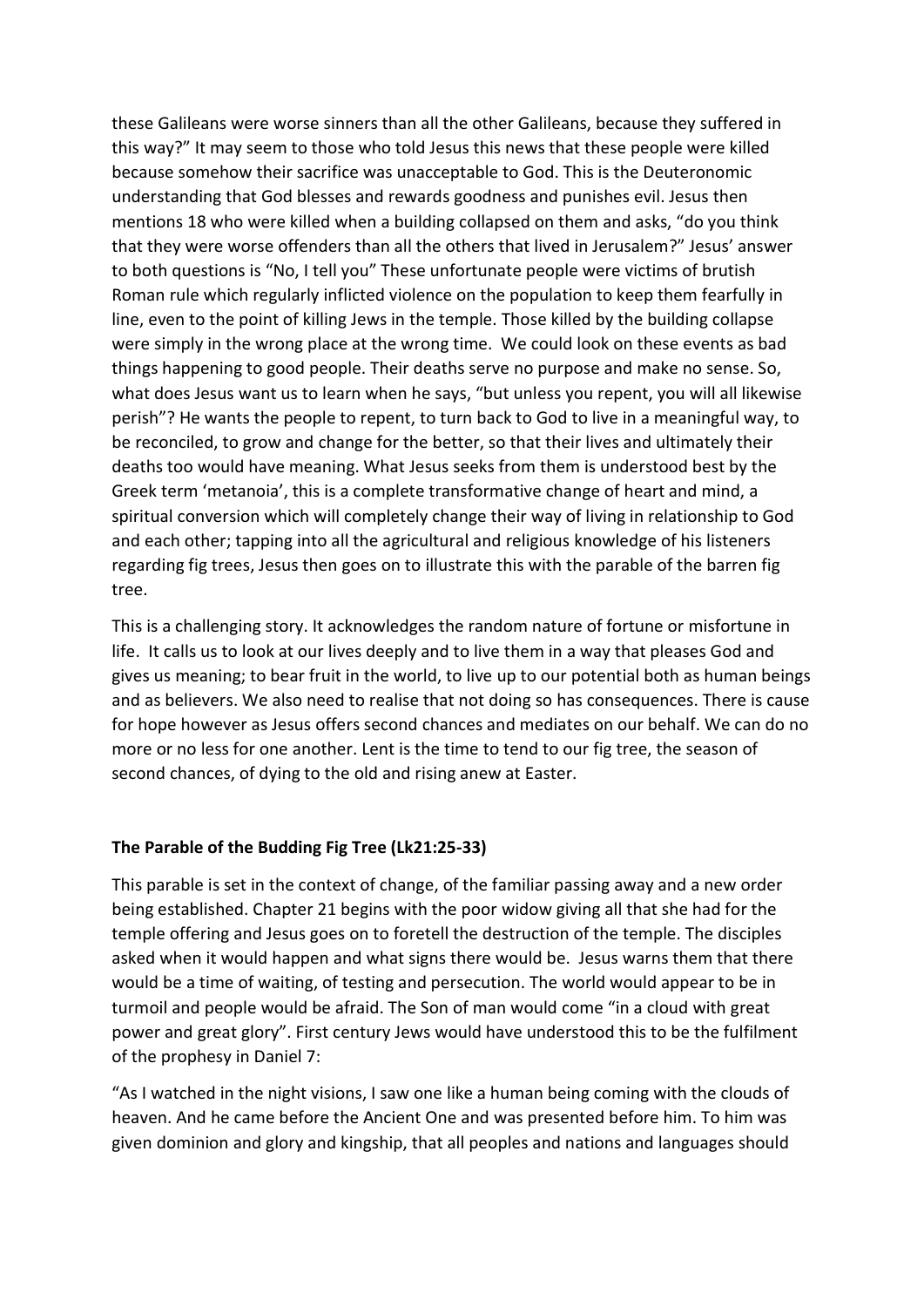serve him. His dominion is an everlasting dominion that shall not pass away, and his kingship is one that shall never be destroyed." (Dan7:13-14)

In Daniel 7 the 'Son of man' comes to the Ancient One from earth to heaven, vindicated after suffering. This prophesy in Daniel is presented from the perspective of heaven and not earth. (see NT Wright, Jesus and the Victory of God, p361)

 In Luke 20 Jesus was at loggerheads with the temple leaders who questioned his authority to teach. In the context of Luke 21:25-28 the prophesy "is probably best understood as a promise that, when the Jerusalem that had opposed Jesus' message was overthrown, this would be the vindication of Jesus and his people, the sign that he had been enthroned at his Father's side in heaven." (Tom Wright, For Everyone Bible Study Guides Luke, p124, SPCK,2011).

So too, people know when the fig tree and others begin to bud and sprout leaves that the season is changing, and summer is getting near. When Jesus' disciples see all the turmoil and change in the world then they should read the signs and know that the Kingdom of God is near. "Truly I tell you, this generation will not pass away until all things have taken place. Heaven and earth will pass away, but my words will not pass away."

There are echoes of Isaiah here:

"The grass withers, the flower fades, when the breath of the Lord blows upon it; surely the people are grass. The grass withers, the flower fades; but the word of our God will stand forever." (Is40:7-8)

Jesus promises that his words will last. There is truth in his teaching. There is power in that truth. His promises to his disciples are real. The words of Jesus are our source of hope. Which words? All of them.

"Today this scripture has been fulfilled in your hearing" (Lk4:21)

"Do not be afraid; from now on you will be catching people" (Lk5:10)

"I have come to call not the righteous but sinners to repentance." (Lk5:32)

"Your sins are forgiven", "Your faith has saved you" (Lk7:48,50)

"This is my body, which is given for you", "this cup that is poured out for you is the new covenant in my blood." (Lk22:19,20)

"Truly I tell you, today you will be with me in paradise" (Lk 23:43)

"you are witnesses of these things. And see I am sending upon you what my Father promised; so stay in the city until you have been clothed with power from on high" (Lk24:49)

Jesus would suffer and die and rise again and his followers would become people of 'Parousia' where they looked forward to his return in glory. Initially, as is evident from Acts of the Apostles and St Paul's teachings, they expected Jesus to return before their own